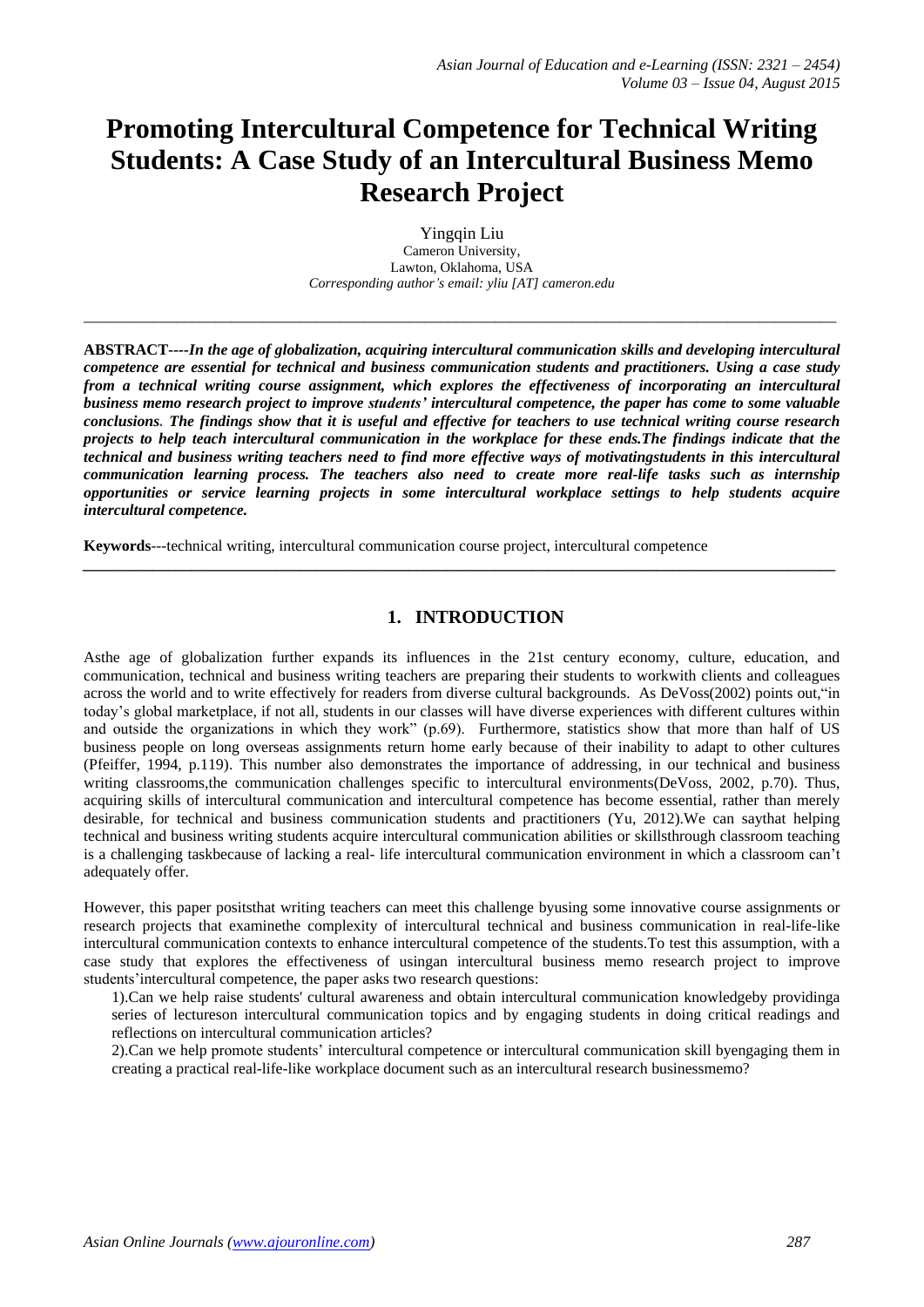# **2. THEORETICAL FRAMEWORK**

### *2. 1. The definitionsof intercultural competence*

Deardorff (2006) broadly defines intercultural competence as three types of abilities: a). the ability to communicate effectively and appropriately in intercultural situations based onone"s intercultural knowledge, silks, and attitudes; b).the ability to shift frame of reference appropriately and adapt behavior to cultural context; and c).theability to identify behaviors guided by culture and engage in new behaviors in other cultures even when behaviors are unfamiliar given a person"s own socialization (as cited in Yu, pp. 169-70).

Chen andStarosta (2000), however, examine intercultural competence from the aspects of sensitivity, awareness, and skills. They suggest thatsensitivity reflects affective ability and refers to people"s desire to understand, appreciate,and accept cultural differences; they refer to awareness as the cognitive ability concerned with the understanding of culturenormsthat can influence the ways we think and behave (Chen &Starosta, 2000, p. 4). As for the skills, Chen and Starosta (1998) describe it asbehavioral ability focusing on communication skills ""such as behavioralflexibility, interactional management, and verbal and nonverbal skills"" in interculturalinteractions (p. 49). According to Yu (2012),Chen"s and Starosta"stheory makes it possible for us to understandintercultural competence from three domains ofaffective,cognitive, and behavioral capabilities, andit also provides us with a more complete clarification on some confusing conceptsabout intercultural competence (p.171).

This study uses a working definition of intercultural competence that draws insights from all the above scholarly definitions: the ability to communicate appropriately and effectively in cross-cultural technical and business communication contexts based on one"s awareness of, knowledge of, and skills of intercultural communication.

#### *2.2. The ways wecan help our students acquire intercultural competence*

Much research on the effective means of helping students acquire intercultural competence actually focuses on using classroom teaching and classroom assignments. Wang (2013) assessed students" level of intercultural competence to understand whether they may change in response to herteaching. She applied a two-part framework for teaching and learning intercultural business and technical communication: one part is the DMIS model- Development Model of Intercultural Sensitivity; the other is related instrument to assess intercultural sensitivity- the Intercultural Development Inventory (IDI). Wang (2013) concludes that, while the DMIS and IDI framework canhelpinstructors toassess the wholeteaching and learning process, it can alsopromote students to start to examine the complex issues of culture in depth (p.215). Her study certainly provides us a new pedagogical approach thatteachesintercultural communication based on initially assessing student needs in terms of their level of intercultural competence.

Yu (2012) proposes several methods to teach and assess students" intercultural competence. One method is to engage students in doing different writing tasks such as expressive and self-exploratory writing to help them "look inward and reflect on their intercultural sensitivity, how they develop it, or why they lack it" (Yu, 2012, p.172). Thus, Yu (2012) believes that writing practice can help students understand the very concept of intercultural sensitivity or can raise their intercultural awareness, and how they might develop it in class. Coincidently, Kratzke and Bertolo (2013) conducted a cross-cultural experiential learning study to explore undergraduate community health students" perceptions of their cultural competence (cultural awareness, knowledge, and skills).Their method was to ask students to do reflective writing "to elicit students" attitudes of the other culture and their coping skills" (Kratzke&Bertolo, 2013, p.107). They suggest that the results of their study highlightthat using cross-cultural teaching approaches to improve student cultural competence is crucialfor student academic preparation and success (P. 107).

Another method recommended by Yu (2012) is called "critical incident/case study assessment" (p. 173). Yu(2012) states thatthe criticalincidents portraying certain misunderstandings inintercultural communication are like what technicalcommunication teachers may regard as case studies based on scenarios, in which students will engage in situational cultural analysis (p.173). Yu (2012) further explains that instead of examining cultural issues broadly, students need to solve specific problems based on specific contexts in a case (p.173).

This method of using scenarios or cases for critically analyzing and discussing intercultural issues in specific contexts actually has been used in many technical and business writing classrooms to help improve students' intercultural competence. For example, Wang (2013) used one case study from research to challenge her students to learn how to solve cross-cultural issues arising from international business practice. This case required her students to deal with the conflicts between two cross-cultural project teams, one from the USA and the other from Japan, based on what they learned on how to provide cross-cultural consultation service to different cultural groups (Wang, 2013).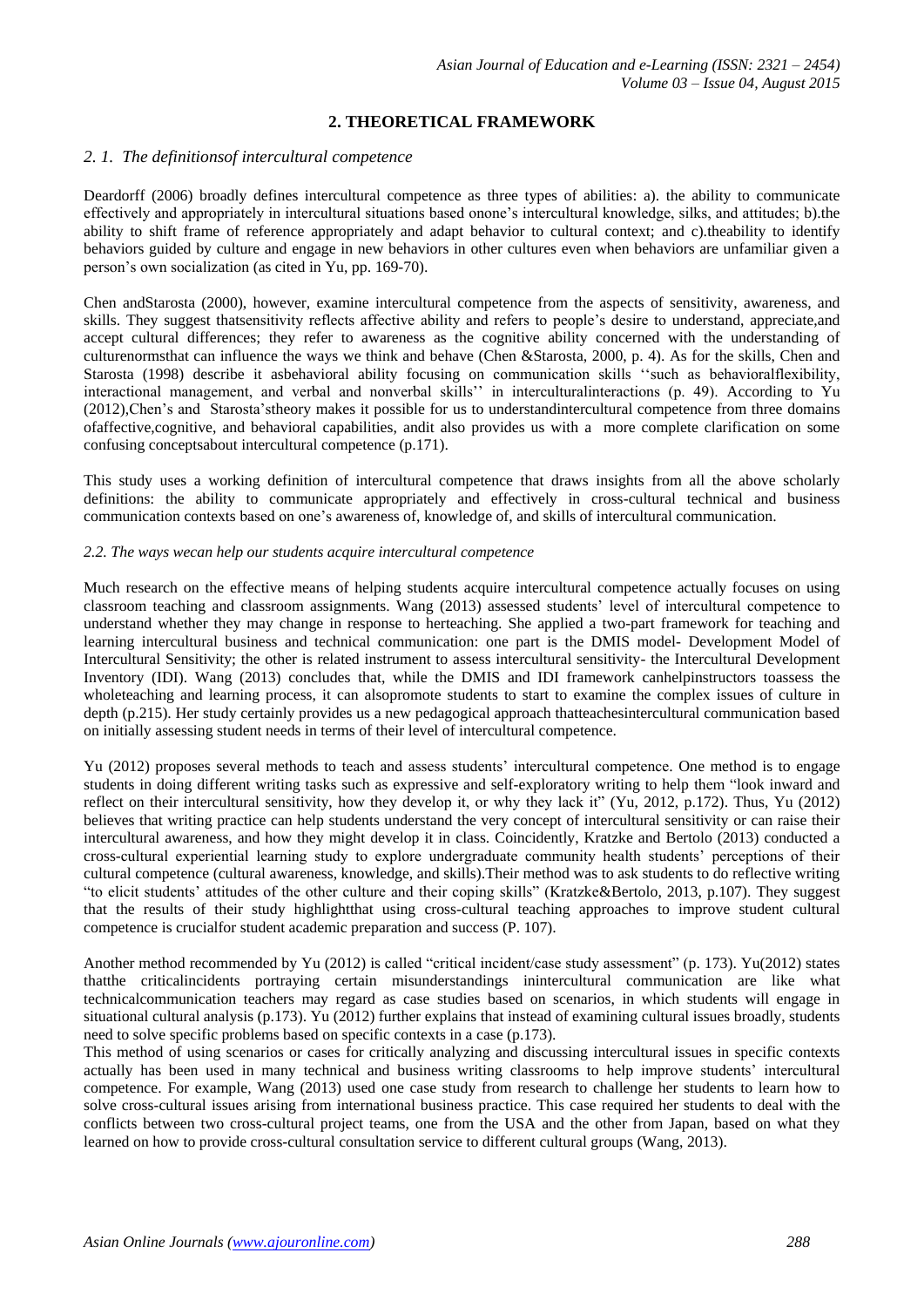Finally, another useful method for teaching intercultural communication is through creating innovative course assignments or research projects. Planken and Hooft (2004)reported on how to use learning projects and tasks that were incorporated into their 1<sup>st</sup>-year intercultural business communication program to achieve "an awareness of cultural diverse and an understanding of different modes of living and behavior" (p. 308), in their tertiary foreign language (FL) courses at Nijmegen University in the Netherlands. They used two types of activities, awareness-raising task and production task. In the first task, students were required to observe and analyze some authentic instances of business communication conducted in the FL by native and nonnative speakers and to describe and interpret specific aspects of that communication (Planken&Hooft,2004, p.312). By contrast, their production task involved doing assignments in which students practiced FL and business pragmatic skillsby participating in business communication activities, including intercultural communication activities (p.313). They also described that the teacher, who worked as both an examiner and a guider and who provided necessary help to students during the performance of the tasks, played a crucial role inthis "deep-end" approach (p.313). Some of Planken"sand Hooft"s(2004) conclusions on their studyhighlightthat in addition to helping students develop their FL competence, these course projects enabled students to acquire some perspectives on intercultural business communication and competence.

### **3. METHOD**

#### *3.1. Participants and settings*

The present paper presents a case study that lasted for three weeks. Fifteen*Introduction to Technical Writing* (English 2333) students from the Spring 2015 semester and nine *Introduction to Technical Writing*(English 2333) students from the Fall 2014 semester at a small university in Oklahoma, USA, participated in the study. All weregiven three weeks' time to write an intercultural communication research business memo project. The class is offered every academic semester and is required for English creative writing major and multimedia major at the university and it is a general education elective for all other majors.The students in this sample represented English creative writing majors, multimedia majors, and others such as business, psychology, and science majors.

#### *3.2. Thecourse research project/assignment*

During March 2015 and October 2014, the InterculturalBusiness Research Memowas assigned to the student participants*.*  The following is the assignment descriptions (created by the researcher /the instructor):

> **Instructions:***The scenario*: You are an assistant marketing director of a US company that sells (please choose one of the following):

- Dried spices to Saudi Arabia
- Pepsi to Mexico
- Dairy products to Japan
- Ford automobiles to South Korea

Now, your company plans to open a joint-venture company in that country to sell your product in 2015. Tim Barker, the Marketing Director, asks you to do some research on the country and to compose a memo that informs Mr. Barker of the following information about that country:

- 1) its economy (is it a developing or a developed country?)
- 2) its society and its major values
- 3) its preferred communication style or pattern (such as a high-context culture orientation or a low-context culture orientation?)

In your memo, Mr. Barkeralso requests that you

- 1) discuss the implications of what you have learned from your research,
- 2) discuss how the findings from you research may affect your company"s plan of opening a joint-venture company in another country, and
- 3) make some recommendations on this joint-venture company plan.

*Your task:* Write a memo (about two pages single spaced) responding to the scenario and follow the required steps below: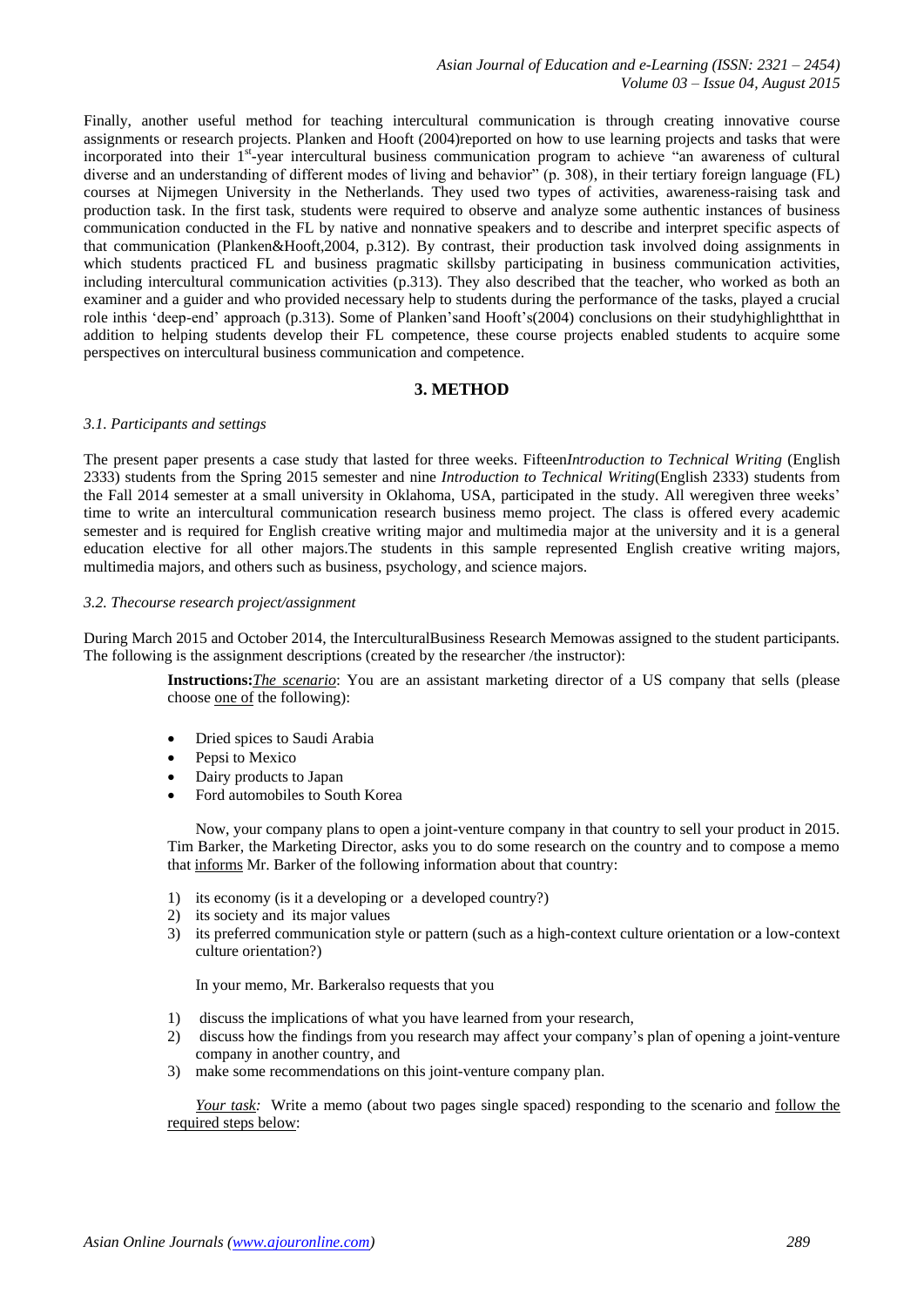The following is the Important STEPS for you to write the Intercultural Business Research Memo.The careful and critical reading here will help you understand your chosen country"s value orientation and preferred communication style or pattern.

1). You need to select one of the countries given above by visitin[ghttp://lcweb2.loc.gov/frd/cs/profiles.html](http://lcweb2.loc.gov/frd/cs/profiles.html) , and then, click on the selected country and read and make notes about its economy, society, values and so forth. 2). You also need to go to Course Documents section on our course Blackboard to read and reviewthe readingarticles on intercultural communication:

- "Dimensions of Culture" by Hofstede (2005)
- " Communication Styles" by Sangeeta Gupta (2010)
- "Key Concepts: Underlying structures of culture" by Hall and Hall (2001)
- " Chapter 2 Social Organization" from *Intercultural Communication for Managers"* by Goodman (2013)
- "Chapter 3 Contexting and Face-Saving" from *Intercultural Communication for Managers"* by Goodman (2013).

#### *3.3. Procedures*

To engage students in learning and practicing interculturalcommunication and help them acquire intercultural competence, "a three-step process: awareness, knowledge, and skills" **(**Goodman, 2013, p. 4) was applied in the study.

*Stage 1*: During the first week of the project assignment, the instructor provided the studentswith a series of lectures for class discussion. These lectures included the topicssuch as"What is culture?" "What is intercultural competence?" and "What isintercultural communication and its relationship with theintercultural workplace?"These lectures helped the students understandsome basic conceptsof culture and thesignificance of intercultural communication in their daily lives. Additionally, the students were requested to critically analyze their assigned readings through writing reading reflections and responding to each other"s reflections on the course Blackboard. The readings focused on the following topics: Dimensions of Culture byHofstede (2005), "Key concepts: Underlying structures of culture" by Hall and Hall (2001),and chapterson "Social Organization" and "Contexting and Face- Saving" by Goodman (2013).

*Stage 2*: During the second week of the project assignment, students did the following activities:First, the students compared two business letters chosen from the course textbook (Markel, 2012), which were written by the same author for two different international audiences, one audience from the USA, the other from Japan. The students were asked to explain how the writer of the letters adapts the message to the cultural needs of a specific audience. To be able to answer the questions well, the students needed to use their understanding of the cultural variables "beneath the surface" learned from the class lectures and their intercultural readings.Those variables include whether the culture focuses on individuals or on groups, whether the culture emphasizes the distance between business life and private life and the social hierarchy, and whether the culture is a high-context or a low-context culture.

Then, the instructorconducteda workshopon the research intercultural business memo. The purpose here is to help students identify possible problem areas. The challenging part of the assignment was that students needed to read the researched country thoroughly and summarize the key information properly to include the required aspects of the assignment- the country"s economy, society and values, and its preferred communication patterns. Meanwhile, the students also needed to interpret the summary and draw cultural implications from it for the company"s joint-venture business. Usually, many students could write a good summary but would fail to synthesize what they readand, thus, had difficulty drawing related cultural implications for the company's business. The workshop directed students' attention to these problem areas.

*Stage 3:* At the end of the third week when the research memo project was due, to assess how students thought about their own improvement on their intercultural knowledge and competence, the instructor requested students to write an overallresearch memo assignment reflections. The instructor also used students" final grades on the research memo assignment to evaluate as a whole how well the students had improved their intercultural competence based on the grading criteria (see TABLE 1).

#### *3.4*. *Data collection and instruments*

Three types of research data were collected and analyzed by the researcher.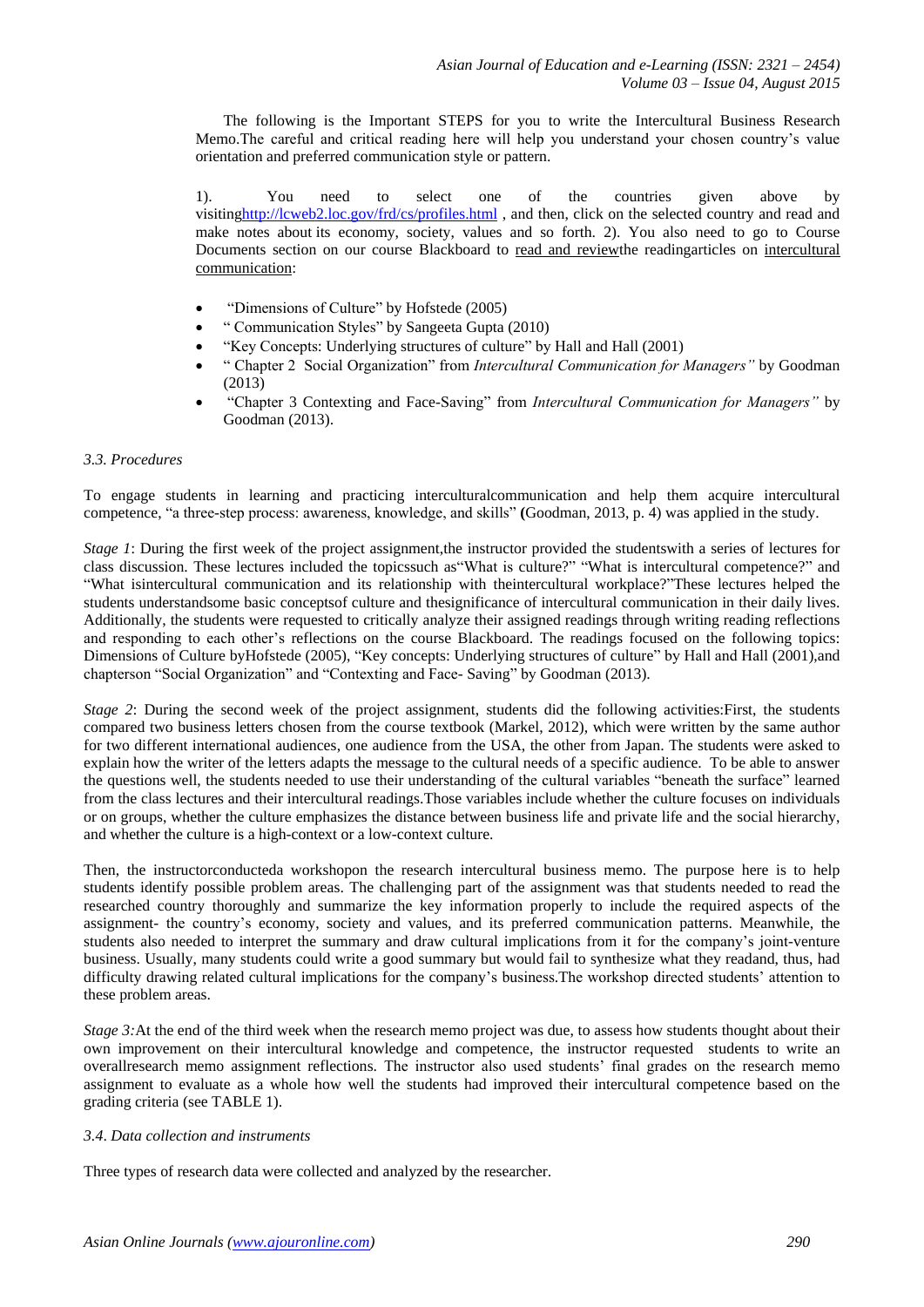The first type was from 24 student reading reflections on the assigned intercultural communication reading articles. The writing prompt (the instrument) for their reading reflection goes as:

> "Write a reflection of 350-400 words on the readings about the intercultural communication concepts. You need to cover at least three aspects of your reading: a). Hofstede's Dimensions of Culture and the implications,b).similarities and differences of the communication styles between the low-context culture and high-context culture and the implications, and c). the things you learned that will help you write your intercultural research business memo. (created by the research/the instructor)

The second type was from 24 students' overall researchbusiness memo assignment reflections. Here is the writing prompt (the instrument) for the assignment reflection:

> Write a 300-350 word reflection on this research business memo. Your reflection should include: a).describe how you chose to approach the scenario; provide specific examples of how you altered your tone to better appeal to the communication and rhetorical situation, and b). reflect briefly on how you think about your intercultural communication skills now through doing this assignment. (created by the research/the instructor)

The third type of datawas from the final grades of 24 students" "Intercultural Communication Research Business Memo." The TABLE 1 shows the grading criteria used by the instructor for this memo assignment:

| TABLE 1: The Evaluation of the Students' Performance on the Intercultural Business Research Memo |  |
|--------------------------------------------------------------------------------------------------|--|
|--------------------------------------------------------------------------------------------------|--|

| Grades        | Criteria for GradingStudents' Intercultural Communication Business Memos                           |
|---------------|----------------------------------------------------------------------------------------------------|
| $\mathsf{A}$  | Students do an excellent job in both accurately synthesize the required research information and   |
|               | critically analyze and interpreting the information so that it can lead to some specific effective |
|               | and practical recommendations for the company's joint venture in another country.                  |
| B             | Students do a good job in both synthesize the required research information and analyze and        |
|               | interpreting the information so that it can lead to one specific usable recommendation for the     |
|               | company's joint venture in another country.                                                        |
| $\mathcal{C}$ | Students do acceptable job in both synthesize the required research information and analyze and    |
|               | interpreting the information so that it can lead to a somewhat usable recommendation for the       |
|               | company's joint venture in another country.                                                        |
| D             | Students do very little research on the required information and demonstrate a very limited        |
|               | understanding on the chosen country in its economy, society, values and communication style to     |
|               | such an extent that they cannot draw any useful implications for the company's joint venture in    |
|               | another country.                                                                                   |
| F             | Students didn't do research on the required information and demonstrate very little                |
|               | understanding on the chosen country in its economy, society, values and communication style,       |
|               | and they could not draw any implications for the company's joint venture in another country.       |

# **4. FINDINGS AND DISCUSSION**

This section will present the results and discussion on the study in the form of respondingto the two research questions presented in the beginning.

# *4.1. Findings for and discussion on the first research question*

1). Can we help raise students' cultural awareness and obtain intercultural communication knowledgeby providinga series of lectures on intercultural communication topics and by engaging students in doing critical readings and reflections on intercultural communication articles?

The findings from students' reading reflections provide a positive answer-"Yes" to the first research question because they demonstrate that both the lectures and the assigned reading articleson the concepts and theories ofintercultural communication helped improve the students" intercultural cultural awareness and intercultural communication knowledge. Through analyzing the data, the researcher summarized the themes arising from students" reading reflections that answeredthe first research question positively (see TABLE 2):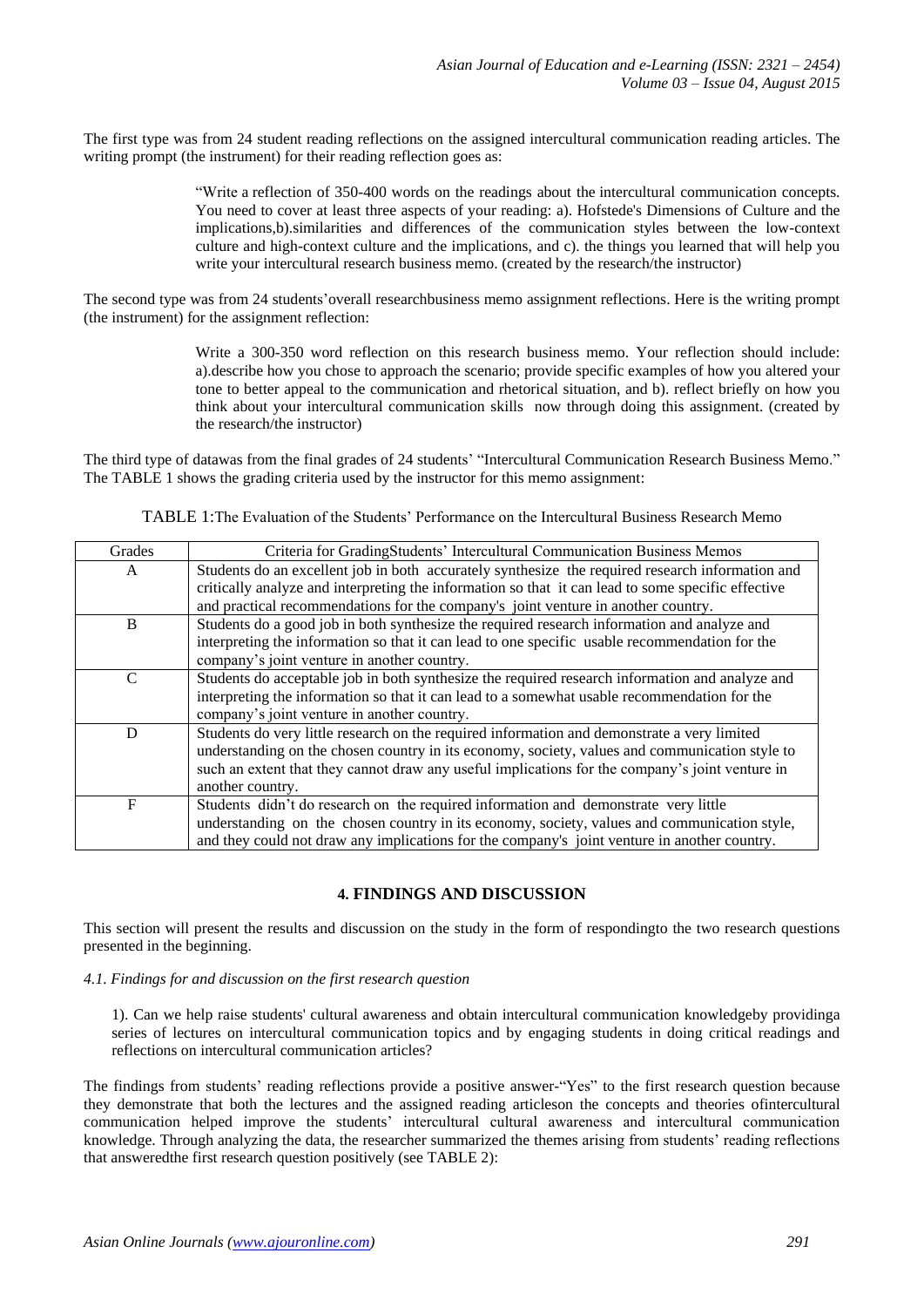| The Emerging Themes                                                                                                                                                                                                                                                                                            | Selected Student Reading Reflections (N=24) Supporting the Emerging Themes                                                                                                                                                                                                                                                                                                                                                                                                                                                                                                                                                                                                                                                                                                                                                                                                                                                                                                                                                                                                                                                                                                                                                                                   |
|----------------------------------------------------------------------------------------------------------------------------------------------------------------------------------------------------------------------------------------------------------------------------------------------------------------|--------------------------------------------------------------------------------------------------------------------------------------------------------------------------------------------------------------------------------------------------------------------------------------------------------------------------------------------------------------------------------------------------------------------------------------------------------------------------------------------------------------------------------------------------------------------------------------------------------------------------------------------------------------------------------------------------------------------------------------------------------------------------------------------------------------------------------------------------------------------------------------------------------------------------------------------------------------------------------------------------------------------------------------------------------------------------------------------------------------------------------------------------------------------------------------------------------------------------------------------------------------|
| Theme 1<br>Many students learned the<br>specific cultural differences<br>through comparing their<br>own native culturewith<br>those of other countries and<br>reflected on what these<br>differences mean to them.                                                                                             | "All five of the readings contained information about how culture differs in the<br>workplace and how it affects the very voices of workers and their conversations. Every<br>country has its own unique system to get work done and its own special form of<br>communication in day to day life, and even though these methods are different to some,<br>they should be respected just the same, especially in the work place. People all around<br>the world are going to be different and they are going to have different ways to do<br>things, but no one way is wrong and no other way is right. A respect for other cultures<br>and people is just one of the many ways that people can connect, and not just in<br>conversation, but as a part of ethical acceptance for one another as well." (Student 6)<br>"The intercultural documents we read in class, along with my own research on my                                                                                                                                                                                                                                                                                                                                                        |
|                                                                                                                                                                                                                                                                                                                | country of choice, have opened my eyes to the extreme importance of being culturally<br>aware. In the global business world that we live in today, it is essential that people are<br>aware of how their communication is being interpreted by those around them. Simply<br>knowing the difference between a high-context and low-context culture or not knowing<br>them can cause you to win or lose an important business relationship. I am grateful that I<br>have had the opportunity to be made aware of these communication differences, and I<br>look forward to getting a chance to apply what I have learned." (Student 12)                                                                                                                                                                                                                                                                                                                                                                                                                                                                                                                                                                                                                        |
|                                                                                                                                                                                                                                                                                                                | "I think it was very helpful how chapter 2 gave categories based on the differences in<br>global cultures and how they tie into business dealings with other countries. It was<br>interesting how they stated that the self-made man in America is revered and something<br>to aspire to since we happen to be a socially mobile culture with less emphasis on family<br>ties in business, yet other countries may see that same person as a social climber who is<br>trying to become more than he can through making more money and being more<br>successful in business" (Student 3)                                                                                                                                                                                                                                                                                                                                                                                                                                                                                                                                                                                                                                                                      |
|                                                                                                                                                                                                                                                                                                                | "I really enjoyed the assignment we did comparing and contrasting the two letters sent,<br>one to a Japanese company and one to an American one. It was fascinating how there<br>were very different expectations. 'The code of diversity in literary texts' we touched<br>upon, and it's easier to pick out nuances from other cultures and determine how to alter<br>our tone." (Student 16)                                                                                                                                                                                                                                                                                                                                                                                                                                                                                                                                                                                                                                                                                                                                                                                                                                                               |
| Theme 2<br>Many students started to<br>understand high-context<br>culture and low-context<br>culture and how these<br>different cultural contexts<br>influence the ways people<br>communicate. They also<br>learned to appreciate<br>different cultural values and<br>respect others'<br>communication styles. | "Chapter Three goes into more detail about how to interact with others in business<br>environments. The US is a low-context culture. We are very abrupt and to-the-point. We<br>do not put time into personal relationships when doing business with others. Our<br>relationships are focused on the business itself. High-context countries, like Japan, put<br>importance on building a relationship with a business partner beforehand. This includes<br>playing golf or getting lunch. Communication isn't as direct; Silence means they are<br>focusing and listening to what you say, and "yes" may just mean they hear you, rather<br>than actually meaning they agree. High-context culture countries see low-context culture<br>countries as brash, rude, impersonal and aggressive, while low-context culture countries<br>see high-context countries as vague, slow, confusing, and inconsiderate. You have to<br>take this into account when interacting with someone, so you do not offend them and<br>ruin your chance at business with them. Overall, this is very informative and important<br>information I am glad I read. I will certainly take this into account when interacting with<br>someone from a different culture." (Student 4) |
|                                                                                                                                                                                                                                                                                                                | "I learned a great deal about working and communicating with other countries during<br>this exercise. I had never considered working internationally; my career goals have thus<br>far been on a smaller scale. However, should I ever be asked to do this in the future, I<br>feel that this practice would greatly benefit me both on the experience end of it as well as<br>having the confidence to tackle it in the first place." (Student 1)                                                                                                                                                                                                                                                                                                                                                                                                                                                                                                                                                                                                                                                                                                                                                                                                           |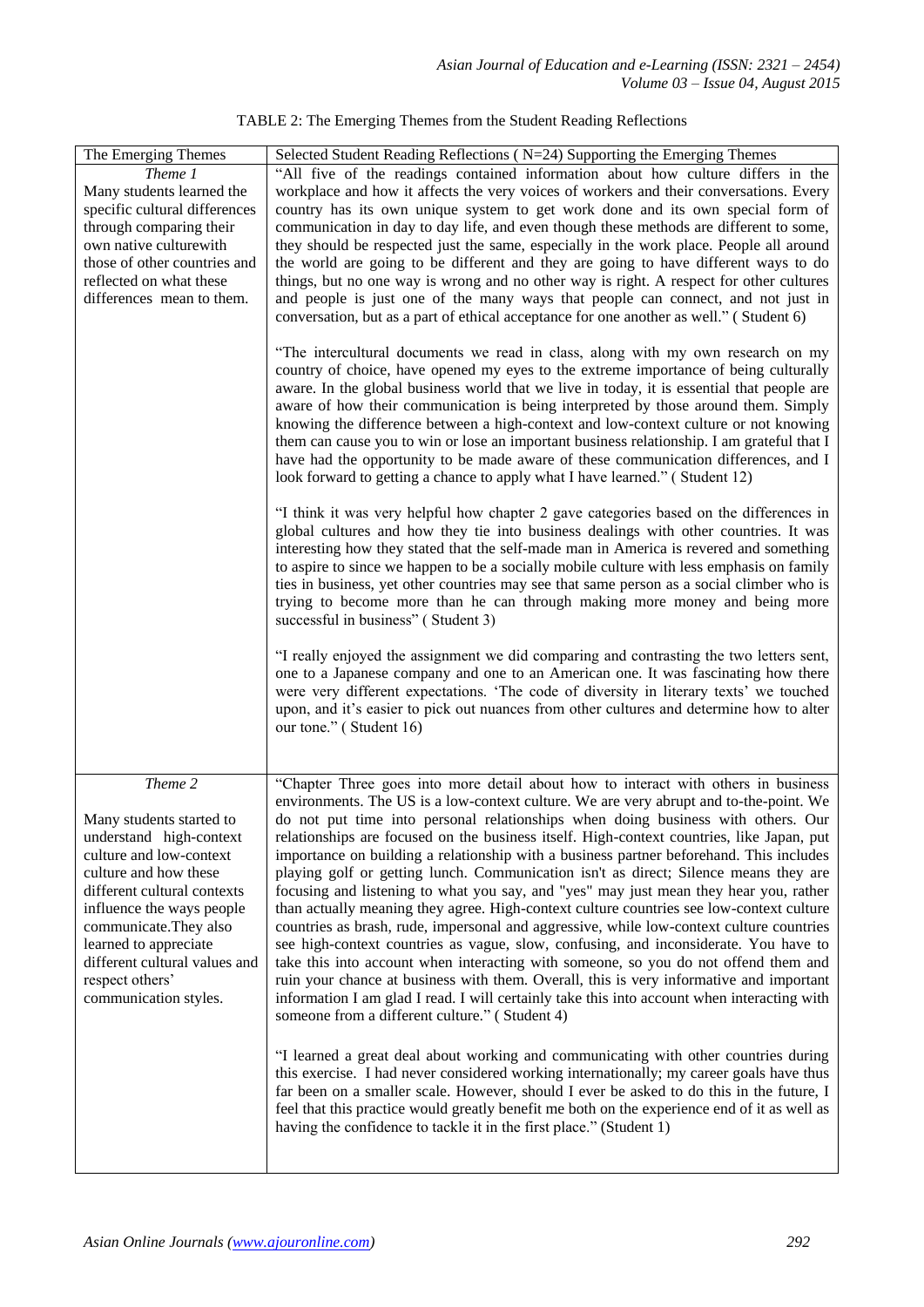The findings for answering the first research question apparently show that one aspect of intercultural competence of the student participants, namely"sensitivity" (affective ability)defined by Chen and Starosta (2000),seems to have improved because the studentswerewilling toaccept and appreciate cultural differences.As one student stated, "[a] respect for other cultures and people is just one of the many ways that people can connect, and not just in conversation, but as a part of ethical acceptance for one another as well" (Student 6, 2014, "Reading Reflection"). Other traits of intercultural competence of the student participants, such as "awareness" (Chen &Starosta, 1997) and intercultural knowledge (Goodman,2013), also were developed. As a result, the students became more confident in their future intercultural interactions in workplaces. Here, a student wrote, "[s]imply knowing the differences between a high-context and lowcontext culture or not knowing them can cause you to win or lose an important business relationship. I am grateful that I have had the opportunity to be made aware of these communication differences, and I look forward to getting a chance to apply what I have learned" (Student 12, 2015, "Reading Reflection"). Finally, the findings here also supportPlanken'sand Hooft's (2004) study that shows that the intercultural communication course projects enable their students to acquire some perspectives on intercultural business communication and competence (p.314).

#### *4.2. Findings for and discussion on the second research question*

2). Can we help promote students" intercultural competence or intercultural communication skill byengaging them in creating a practical real-life-like workplace document such as an intercultural research businessmemo?

The findings for answering the secondresearch question from students' assignment reflectionsare also affirmative- "Yes" since they demonstrate that the intercultural communication research memo assignment has helped improve the students' intercultural communication skills and has enhanced their intercultural competence. Having analyzed the data, the researcher summarizes the themes emerging from students" research memo assignment reflections thatprovided positive answers to the research question two (see TABLE 3).

| The Emerging Themes       | Selected Student Assignment Reflections ( $N=24$ ) Supporting the Emerging Themes               |
|---------------------------|-------------------------------------------------------------------------------------------------|
| Theme 1                   | "The intercultural business memo was a challenge. The communication style was the               |
| Students learned to       | difficult part. The two readings posted on Blackboard helped me understand the differences      |
| apply their intercultural | between high and low context cultures. South Korea is a high-context culture, so direct         |
| understanding and         | communication is frowned upon. I had to keep this information in mind when I made my            |
| knowledgeto guide the     | recommendations." (Student 19)                                                                  |
| memo writing such as      |                                                                                                 |
| giving appropriate        | "The business memo about the intercultural situation was tough. Finding the right               |
| recommendations for       | information that I need was difficult, but most I was able to find on the site provided. The    |
| the American business     | information regarding Mexico's economy, society, and values was pretty straight forward.        |
| to avoid offendingthe     | The most difficult part was pinning down how Mexico's economy and where and how people          |
| business partner in       | work would benefit our Pepsi Cola. In moving into this country, Mexico's economy is             |
| theother culture and      | always in flux. And while they are a highly industrialized nation, much of the population still |
| respect the partner's     | lived in rural areas. I had to keep all this in mind when I made my recommendations."           |
| cultural values and       | (Student 11)                                                                                    |
| customs.                  |                                                                                                 |
|                           | "Additionally, learning about another culture made me think more closely about how we           |
|                           | communicate here in the United States. I was able to analyze the differences between            |
|                           | behaviors that are acceptable and expected here, and what behaviors one should learn to         |
|                           | portray before engaging in business communications with partners in Mexico." (Student 23)       |

TABLE 3:The Emerging Themes from the Student Participants" Memo Assignment Reflections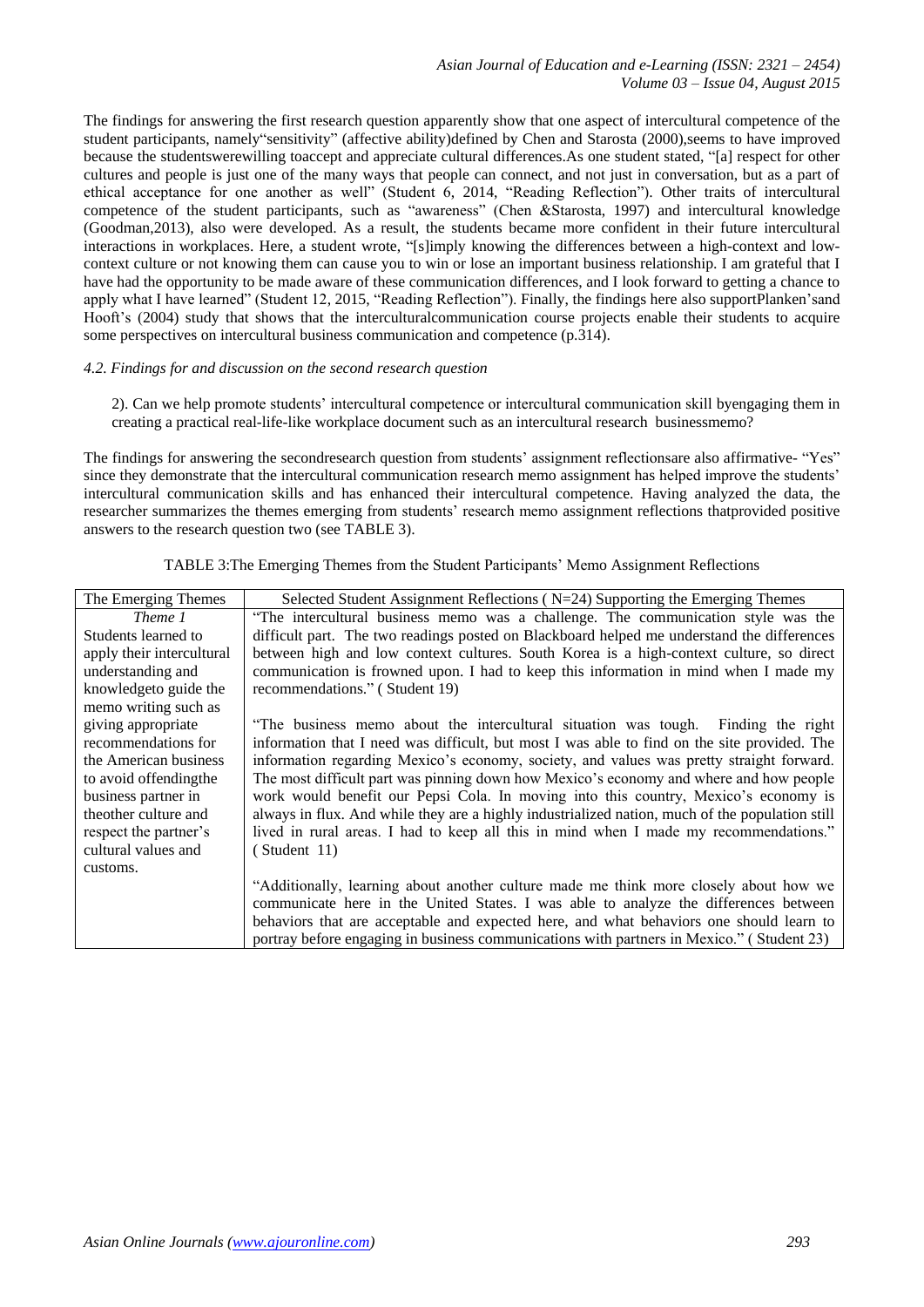| Theme 2               | "For this assignment, the concept of high versus low context culture in intercultural                                                                                                                                                                                                                                                                                                                                                                                                                                                                                                                                                                                                                                                                                                                                                                                    |
|-----------------------|--------------------------------------------------------------------------------------------------------------------------------------------------------------------------------------------------------------------------------------------------------------------------------------------------------------------------------------------------------------------------------------------------------------------------------------------------------------------------------------------------------------------------------------------------------------------------------------------------------------------------------------------------------------------------------------------------------------------------------------------------------------------------------------------------------------------------------------------------------------------------|
| The students          | communication was new to me. I chose Korea because I have been there, and I know some                                                                                                                                                                                                                                                                                                                                                                                                                                                                                                                                                                                                                                                                                                                                                                                    |
| critiquedtheir own    | Korean people. I did not limit my research to the links provided on Blackboard. I also did                                                                                                                                                                                                                                                                                                                                                                                                                                                                                                                                                                                                                                                                                                                                                                               |
| cultural business     | some internet searches to get more information from reliable sources. I also learned about                                                                                                                                                                                                                                                                                                                                                                                                                                                                                                                                                                                                                                                                                                                                                                               |
| practice and began to | the concept of face-saving which is almost totally missing from American culture, especially                                                                                                                                                                                                                                                                                                                                                                                                                                                                                                                                                                                                                                                                                                                                                                             |
| appreciate other      | in the military. In an organization that has "never leave a fallen comrade" as part of its ethos,                                                                                                                                                                                                                                                                                                                                                                                                                                                                                                                                                                                                                                                                                                                                                                        |
| cultures' different   | apparently this only applies to the battlefield. Obviously the military benefits from having                                                                                                                                                                                                                                                                                                                                                                                                                                                                                                                                                                                                                                                                                                                                                                             |
| business practices.   | the most direct communication, but it could use some face-saving as well." (Student 7)                                                                                                                                                                                                                                                                                                                                                                                                                                                                                                                                                                                                                                                                                                                                                                                   |
|                       | Through this assignment I learned that I was obviously born into 'the wrong culture,' but also<br>that it is imperative that we take the time to research whatever culture it is that we will be<br>communicating with as to ensure that we do not offend someone by accident and to also<br>show them we are someone they could do business with as we care enough about them to<br>conduct our own research about their culture and their business. (Student 15)                                                                                                                                                                                                                                                                                                                                                                                                       |
|                       | "I learned a lot about intercultural communication in this assignment. Prior to this, I did not<br>realize how different communication styles in each country really were and how much that<br>can affect relations with people of different cultures. It also helped me realize that when<br>people from different cultures are being "rude" they may just be reflecting their different<br>cultural preferences. For example, South Koreans can seem very short, rude, and emotionless<br>but that is because they have very high uncertainty avoidance and they are embarrassed by<br>showing too many emotions. They aren't really being rude at all; they are just different. This<br>new knowledge will help me in my future career because I want to be a teacher and this will<br>help me communicate more effectively with international students" (Student 10) |
|                       | "For the Intercultural research, I learned a lot about South Korean culture, and find it<br>fascinating to discover new ways to communicate with people from other countries. Foreign<br>affairs have always been a slight interest of mine, so learning about another culture is always<br>fun to do" (student 9)                                                                                                                                                                                                                                                                                                                                                                                                                                                                                                                                                       |

The findings here are very encouraging. They reveal that the students' intercultural communication skills have increased. For instance, when the students encountered different cultural behaviors during their research project, theydid not just look at them on the surface level, but they instead sought a deeper meaning. In other words, they avoidedmaking judgments about the people from other cultures. Instead, they tried to apply what they learned from the intercultural communication theories to interpret and analyze those different cultural behaviors through the lens of diverse cultural values and communication styles.Particularly, one student made a very good point when she wrote that "South Koreans can seem very short, rude, and emotionless, but that is because they have very high uncertainty avoidance and they are embarrassed by showing too many emotions. They aren't really being rude at all; they are just different" (Student 10, 2015, "Assignment Reflection").

Thus, based on findings in this part, we can say that certain features of intercultural competence from Deardorff"s perspective (2006), which includes the ability to shift frame of reference appropriately and adapt behavior to cultural context and the ability to identify behaviors guided by culture and engage in new behaviors in other cultures … (p. 249), have improved.

## *4.3. Discussion of the students' final grades of the assignment*

Finally, thestudents' final gradeson the "Intercultural Communication Business Research Memo"assignmentalso provide affirmative ananswer for both of the research questions(see TABLE4):

| Grades | The Number of Students Attaining Each Grade( $N = 24$ students) |
|--------|-----------------------------------------------------------------|
|        | $5(20.8\%)$                                                     |
|        | 13 (54.1%)                                                      |
|        | 4 (16.6%)                                                       |
|        | $2(8.3\%)$                                                      |
|        | 0(0%                                                            |

TABLE 4:TheStudents"Final Grades on the Intercultural Communication Business Research Memo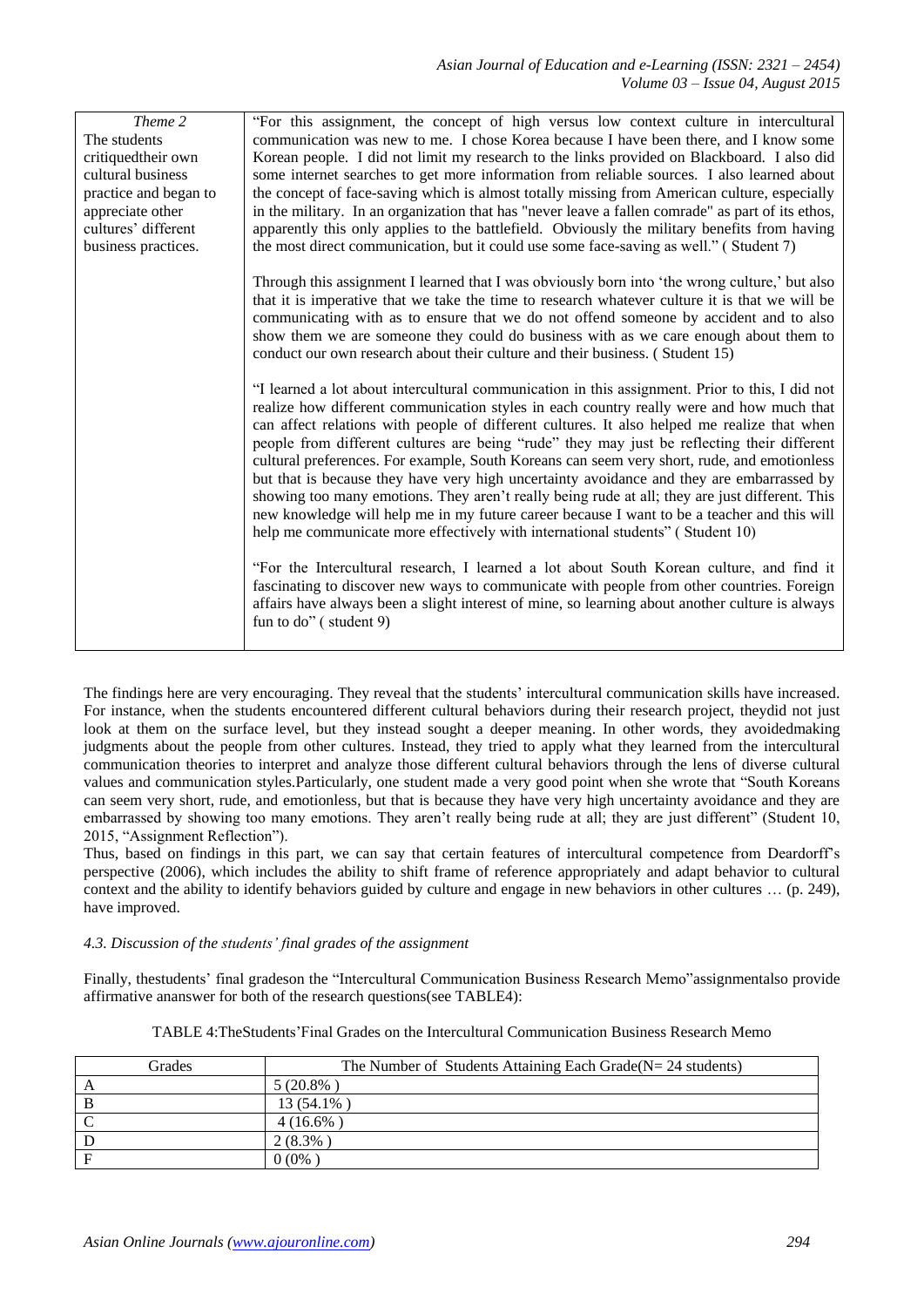TABLE 4shows that majority of participants did well in this assignment.First, among the 24 students, 5 of them(20.8% of 24) earned"As." The grades meant that they did an excellent job in both accurately synthesizingthe required research information and critically analyzing the information so that it led to some specific effective and practical recommendations for the company's joint -venture in another country. Second, 13 students (54.1% of 24) received "Bs." Those grades represented that the students did a good job to synthesize the required research information and analyze and interpret the information so that it could lead to one specific usable recommendation for the company"s joint -venture in another country. Then, 4 students (16.6% of 24) got "Cs," which meant that they did an acceptable job in both synthesizing the required research information and analyzing and interpreting the information for somewhat usable recommendations for the company"s joint- venture in another country. Finally, 2 students (8.3% of 24) received "Ds."These students seemed to do no research on the required information and demonstrated very little understanding on the chosen country in its economy, society, values and communication style, and they could not draw any implications for the company's joint -venture in another country. But no students failed in the assignment.

The final gradesdemonstrate that the students had to work hard and use their own initiatives and their learned knowledge of intercultural communication to produce the effective and appropriate intercultural communication memos. This is due to the fact that for many students "[t]he intercultural business memo was a challenge" (Student 19, 2014, "Assignment Reflection"). Thus, students needed to have proper critical, analytical, and writing ability to not only summarize but also synthesize their research information and intercultural communication situations. Then, they needed to put them in a well-organized memo which offered solutions to resolve an intercultural real-life-like workplace problem. Supporting Kratzke's and Bertolo's(2013) study,the present study alsoshows that using cross-cultural teaching approaches to promotestudents'intercultural competence is important and necessary(Kratzke&Bertolo, 2013, P.107). The shared understanding on both of our studies seems to bethat weall advocate that there is an important connection between students" general academic ability and their intercultural competence.

# **5. CONCLUSION AND IMPLICATIONS**

We can concludethat it is effective and helpful for us to use a technical writing course research project to help teach intercultural communication in workplace so as to promote students" intercultural competence.The study also indicates that we need to find more effective means to motivate all students fully engaging in this learning process. For example, several factors resulted in students' receiving "Cs" and "Ds" in their memos. These factors included a) lack of analytical ability to interpret what they found from their research, b) lack of motivation to study intercultural communication readings, andc) lack of good writing ability to help express themselves clearly in a correct memo format.These findings seem to supportwhat Byram and Morgan (1994) have concluded. They point out that students need more than intercultural competence in successfully completing the course project or assignment, butthey also need the ability to understand assignment requirements and to organize information and the analytical skills to represent ideas (Byram and Morgan, 1994).The students" final grades of the Intercultural Business Research Memo also indicate that technical and business writing educatorsshould try to provide American college students moreopportunitiesto learn and understand the values ofother cultures and some basic intercultural communication concepts and theories. We should also create more specific authentic learning contexts in which to practice them.As Freedman, Adam, and Smart (1994) suggest,case studies are ultimately a classroom genre and do not reflect the contingency and complexity of real-world communication contexts. Additionally, Corbett (1996) also points out that the intercultural case studies might not move students from case discussions to real-life performance becausethe cases may not connect directly with real-life successalthough the case discussions did help students improve their intercultural competence (Yu, 2012, p.174).

Thus, the researcher recommends that future study on using technical and business classroom assignments or research projects should make endeavor to create real-life tasks in some intercultural communication working place settings such as internship opportunities or service learning projects.As Deardorff(2009) argues, "[i]n the end, intercultural competence is aboutour relationships with each other and, ultimately, our very survival as thehuman race, as we work together to address the global challenges that confrontus" (p. 269). In short, the significance of intercultural communication requeststhat our business and technical writing classrooms provide moreopportunitiesfor our students to engage each other and engage in this diverse world, even when it is challenging to do so.

## **6. ACKNOWLEDGMENT**

The author/the researcher sincerely thanks the two reviewers for their enlightening and insightfulfeedback that helped improve this article.